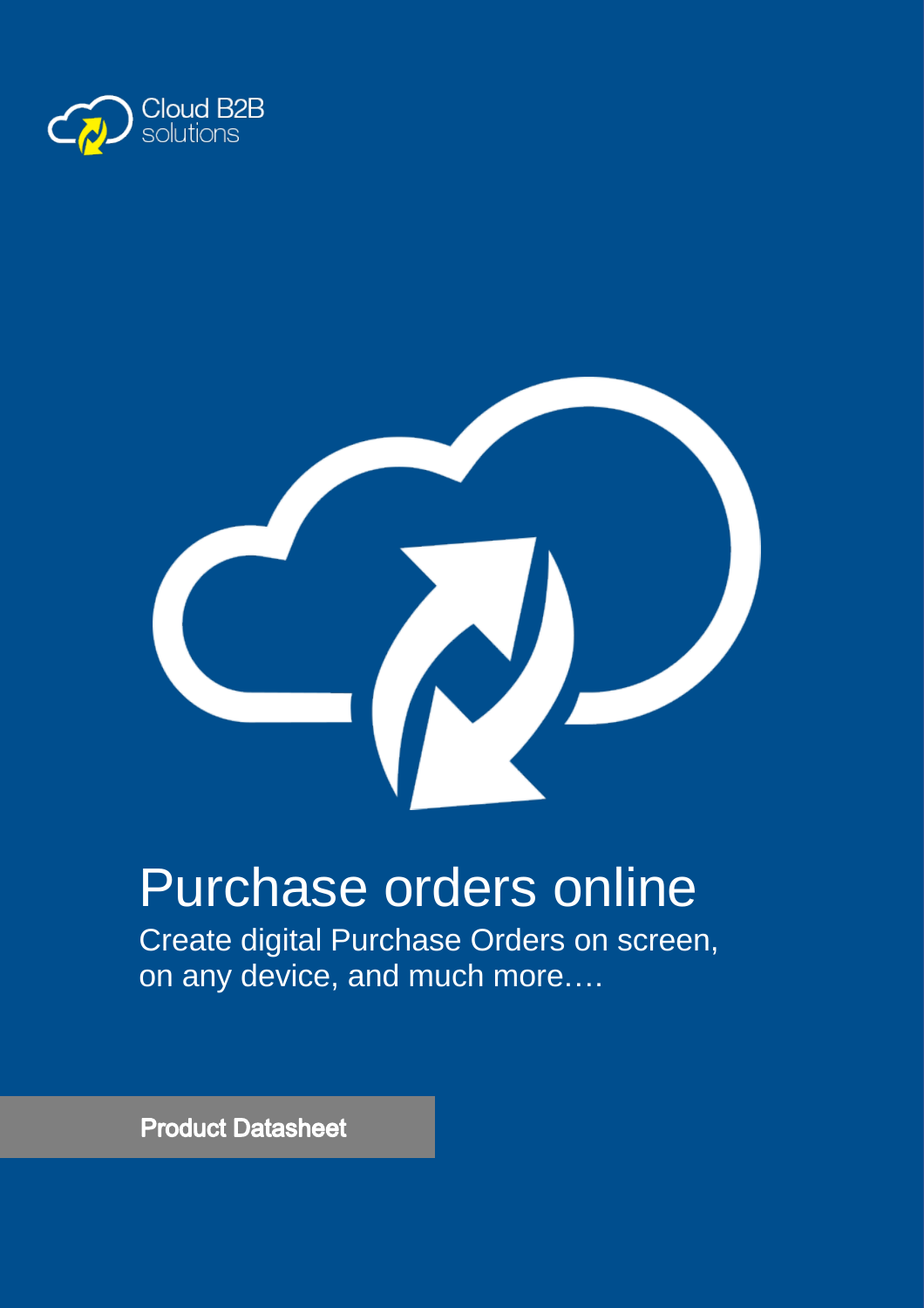

# Transform your Procurement Process

Trying to control the purchasing process using paper forms or spreadsheets is no longer viable for most organisations. Delays, inaccuracies and lack of proper budgetary control, as well as poorer supplier relations, are typical problems.

Cloud B2B's range of UK private, cloud based purchasing solutions, will give you full and proper control over the purchasing process, for companies of all sizes.

And with our custom built data extract facility, you can interface with your accounts system e.g. SAGE, Xero, Quick Books and any system that accepts CSV file import.

Customisation to ensure our main systems meet your business needs is standard, including Workflow approval processes, reports and searches. And not at high cost.



# Dashboard for instant overview

*Amongst the powerful functions is the opening custom built dashboard, that provides power users with key financial and status overviews, for the whole company (and multi company) departmental and project based activities*

# Functions and Features

Following this section, are the key functions for our Purchasing and P2P system functions, noting that customisation is available across all our systems, so they fit your business needs. And don't forget to view the **Solutions Overview** data sheet for generic functionality.

We offer no obligation remote demonstrations of all our generic solutions, that we record and supply to potential clients for review.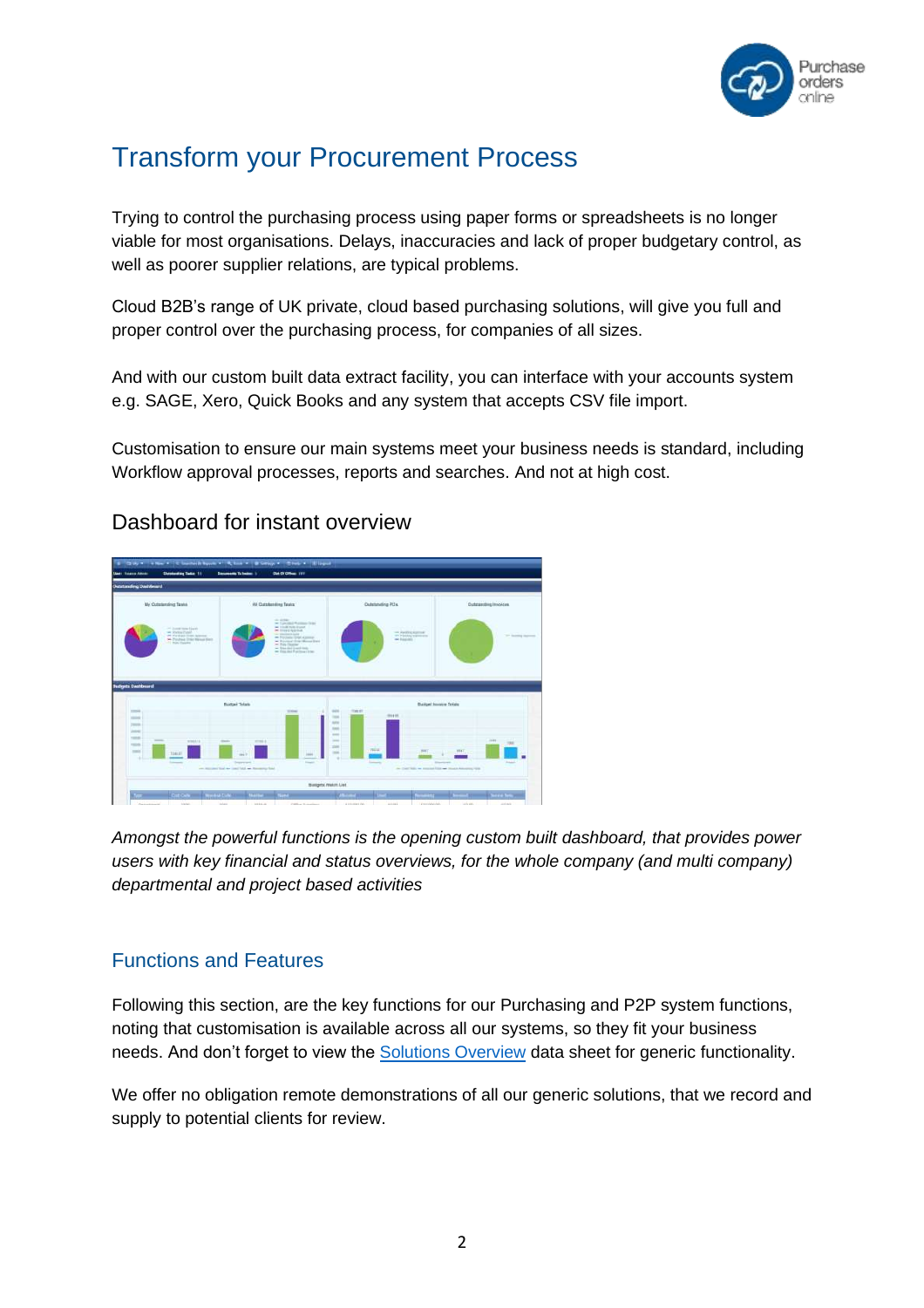Create digital Purchase Orders on screen, on any device, and much more

.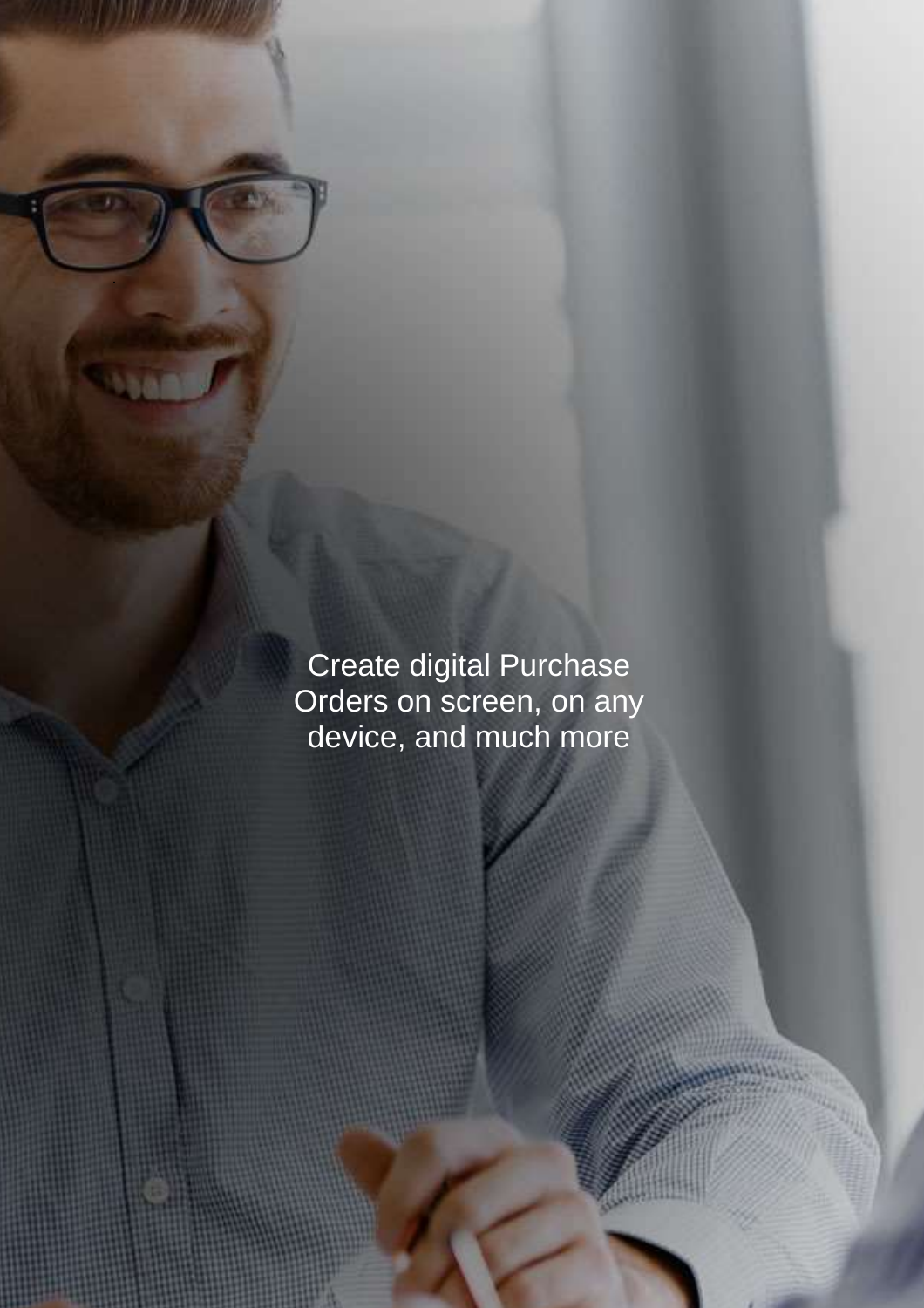

#### 1. Range of 4 products to suit all requirements

Whatever your size of company, from start up to well established, we will have a solution to fit your needs. From the Simple PO version ideal for smaller companies, to the full custom built PO and Purchase to Pay versions- that include Budget control and Goods receipting modules- to the system that will include Stock Control (available mid 2020). And you can upgrade from one version to another over time if required.



#### 2. Maintain multiple companies / branches / projects \*

With the inbuilt administration tool, clients have the ability to add new companies (entities) departments and projects as business changes and expands, and to carry out searches and reports for the whole organisation or relevant parts.



#### 3. Full budget control module \*

Budgetary control is a key part of our main systems. Finance can set budgets for the whole company, departments and even projects, with key items such as relevant nominal codes, that are then made available for use to relevant system users. Users have full visibility as to spend available when raising a PO and will be prevented raising one if over the budget available. Budgets can also be made to 'time out' in the future and can be made unavailable at Admin level at any time. Budget use is also part of the dashboard facility.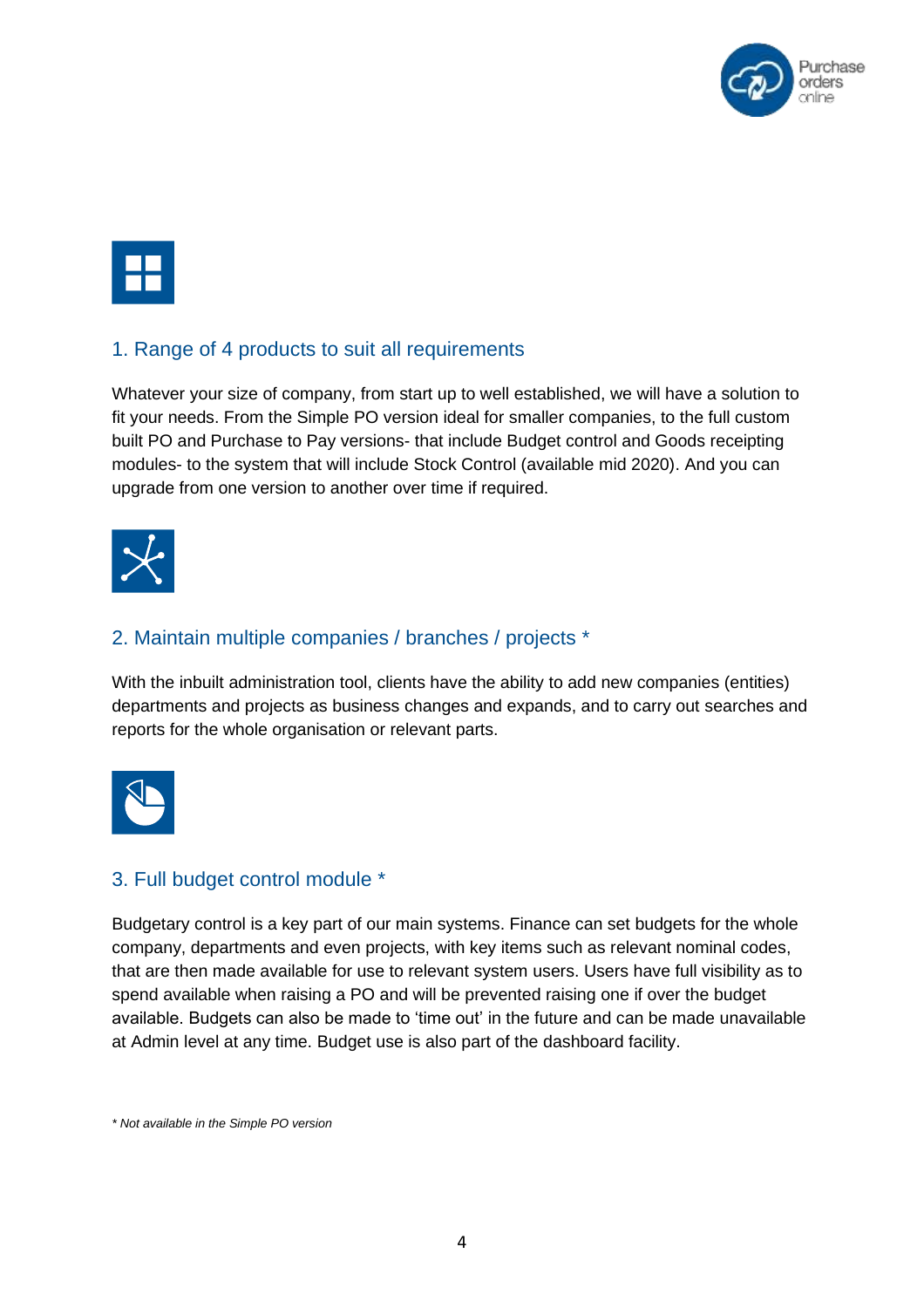



# 4. Full goods receipting function \*

In the main systems the Goods Receipting (GRN / delivery note) module allows users to import documentation (usually scanned to capture signatures) and to associate these with the relevant purchase order. The system will automatically check lines on a PO that have not been receipted and present only these for action. The system allows lines to be allocated to any purchase order for a chosen supplier, and keeps a count of items, allowing for part deliveries. Once fully receipted a PO is either closed (POP version) or powers into invoice auto approval (POPIA).



# 5. Custom data exports for import to client accounts / ERP systems

Data can be exported from our systems in CSV file format, which can be imported to any modern accounts or ERP system. The columns and headings contained in the export will be customised to match the requirements of the target system. This is particularly valuable in the Purchase to Pay (POPIA) version where approved supplier invoices and credit notes can be imported to the clients' accounts system for payment. Our system will not allow items to be exported more than once and keeps a file record of all exports for due diligence.



#### 6. 2 step purchase order raising process

The easy to use 2 tab 'on screen' template allows users to raise orders by Company, Department or Project, and with a relevant budget, delivery date and other key information. Order lines can be added as required either manually or using the price list import facility. And lines can have different budgets applied to each for flexibility. The system also provides an ongoing total spend as lines are added, prior to approval submission. PO raisers can also recall PO's in the internal approval process. There is also a Duplicate PO facility for instances where regular PO's for same items are placed with a supplier; the user can locate an older PO, make changes and submit for approval (the system will create a new PO number and not alter the archived version). Prior to submission for approval, raisers can add supporting documents e.g. quotes and also Supplier Supporting documents, as attachments.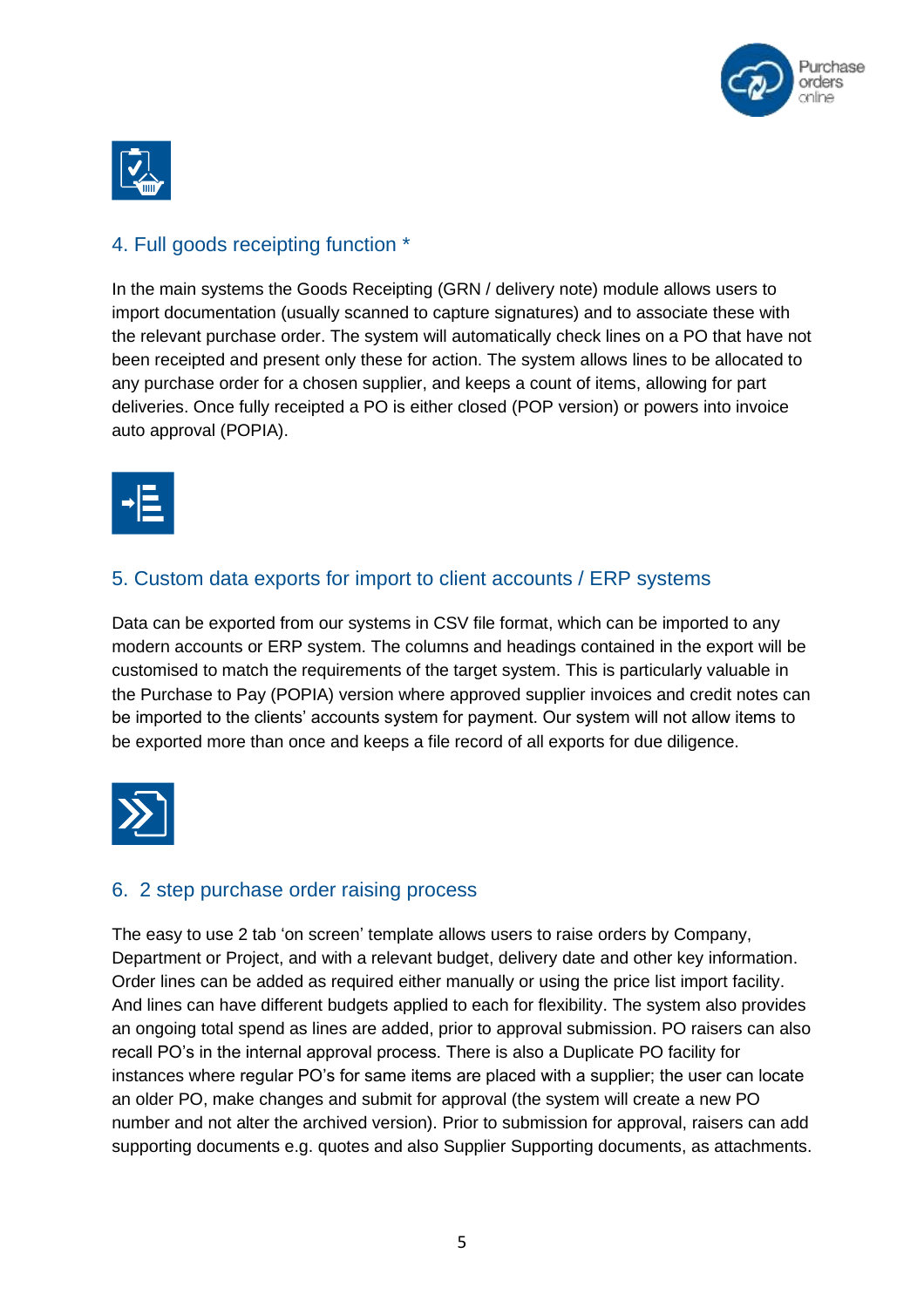



# 7. Custom approval workflows for po's, invoices, credit notes \*

The main systems have customised workflow as part of the system set up. Rules – values or person(s) - will be set up to meet individual client business needs. For example Purchase order creators submit to workflow PO's when they are ready, with or without supporting documentation. Approvers are alerted to orders that require approval by email and can review summary detail as well as the full PO, before deciding action. Orders can be approved (which will then move to the next level of approval or go by email to the supplier) but can also be cancelled (e.g. a project has been shelved) or rejected. The approver can then send the PO back to the raiser with relevant comments. The creator can then review, make changes to the PO if relevant and resubmit for approval. In this way an internal 'conversation' can be held till all parties are content. Tailored workflow will also apply to supplier invoices and credits.



# 8. Supplier price list import function

Where clients have arrangements with suppliers for goods and services at set prices, these can be imported. This means that a Purchase Order creator can pick (and be restricted to pick) from the imported list, and the system will automatically load the items with description for them – they just select the quantity- making it faster and more accurate. When new price lists are agreed, the new list can be re imported which will overwrite the older list.



# 9. Rate supplier performance by purchase

A generic feature where PO creators can rate a supplier for each purchase occasion between 1 (not so good) and 5 (excellent). When giving a rating the user must give a valid audit trail reason for the score. The value for this feature is that the reviews for a supplier can indicate issues e.g. consistent late delivery, that can be regularly checked and action taken to correct with that supplier. Supplier ratings are also part of the user Dashboard facility.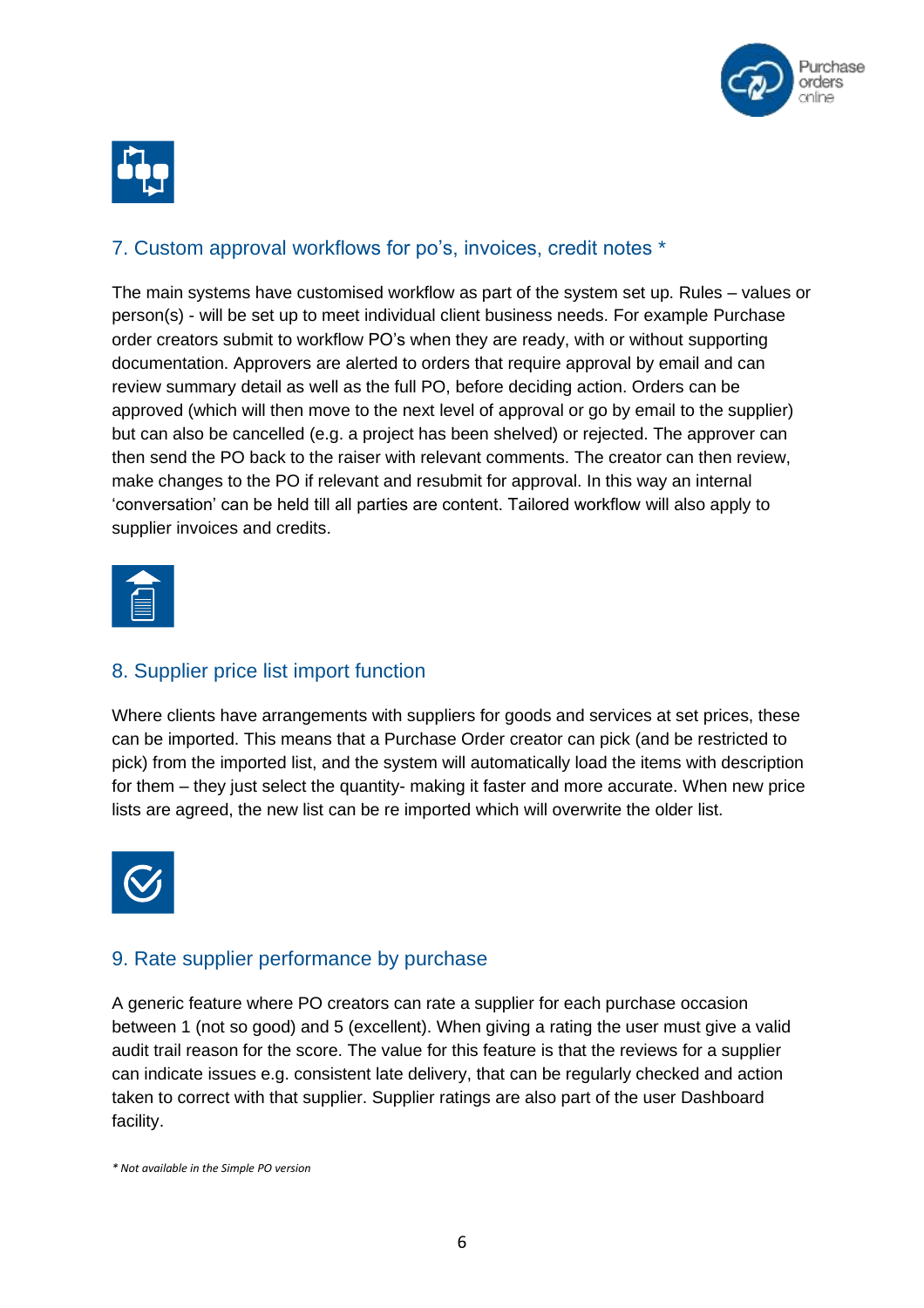



#### 10. Template import for suppliers, nominal codes, cost centres

As a standard part of system set up, we provide import templates for the importation of key sets of information available in current client systems e.g. list of all current suppliers, all nominal and cost centre codes. These will be imported by us as part of the system build to be available to users at system go live. Clients will also be able to set up additional ones on a one by one basis or make changes to these data sets via the Administration tool kit.



#### 11. Supports multi currency

Our PO solutions all support multiple currencies, to 4 decimal places. The systems will always work in Pounds Sterling in the background (for budget reasons) but will apply the relevant exchange rate conversion to the currency used e.g. USD, Euro etc.; these conversion rates are available via our link to Customs & Excise web site which will update the rate automatically monthly, although clients can evoke a manual update more frequently.



# 12. Archive section for import of data from current systems \*

If a Client already has a digital system, but wishes to change to our platform, then we can import legacy data from the existing solution into an archive section, so that all information is in one system.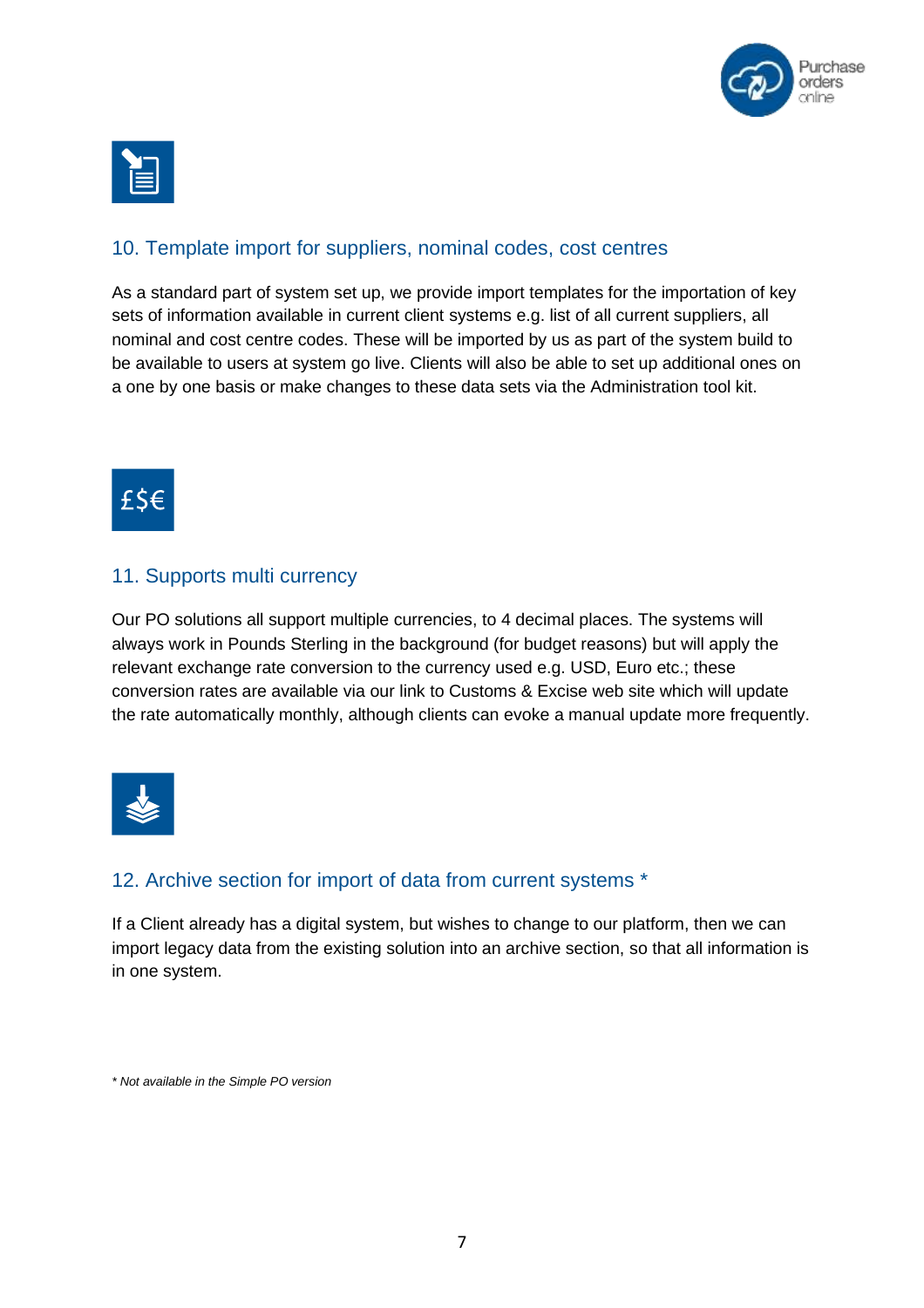



#### 13. Multiple advanced searches incl. Global system search

Standard searches across all meta data in the system are readily available in our PO solutions, with the ability to export results in multiple formats e.g. Excel, CSV, PDF, and also to run reports. Searches are customised in terms of display columns that can also be filtered by multiple criteria, and groupings changed using 'drag and drop' functionality. Global search is a 'quick find' option for use when you want to review a specific item (e.g. a Purchase Order number) or where you want a range results to be found e.g. give me all purchase orders related to 'paper'.



#### 14. Email alert for all tasks plus daily reminder

In common with all our systems, communication with users is via email. So as soon as an action e.g. to approve a PO or Invoice, is set, the system sends an email with the subject of the requirement to the relevant person in the workflow for them to activate. For Tasks, users set a relevant action (PO related or otherwise) with date and time, and the system will again email them at the relevant future date for that Task to be undertaken.

Each morning the system will automatically check all users for outstanding tasks and if there are any, email the user again telling the number of tasks and giving them a direct link into the system.



#### 15. Out of office function

Whilst our cloud systems can be accessed 24 x 7 from anywhere, users can set periods when their own tasks can be performed by somebody else in the organisation e.g. away on business or leave. On return date, the system reverts to sending tasks in the normal way.